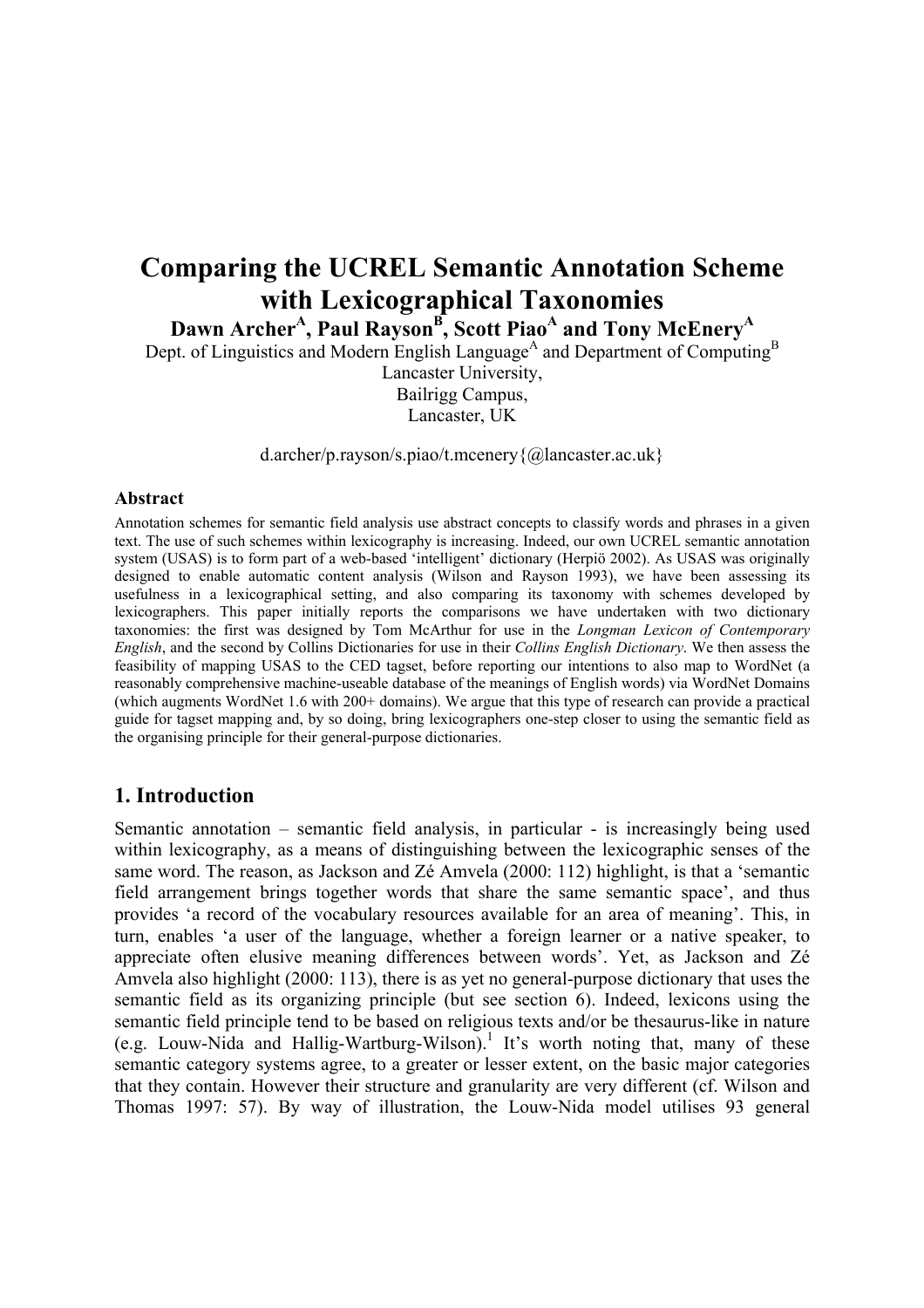categories at the top level, 71 of which contain one additional sub-category (see http://www.comp.lancs.ac.uk/ucrel/usas/louw-nida.htm for a full list of the general categories). In contrast, the Hallig-Wartburg-Wilson model has only three general categories, the 'universe', 'man' and 'man and the environment'. However, each general category contains four or five levels of sub-categories, many of which contain fine-grained distinctions (see http://www.comp.lancs.ac.uk/ucrel/usas/hww.htm for the full list).

In this paper, we will be concentrating on schemes that are more general in their approach than the above, by which we mean, they (purport to) presuppose a thorough conceptual/semantic analysis of their potential members and the relations between them. We do so, initially, to determine whether general structures differ greatly from more domainspecific ones. In pursuit of this, section 2 describes the taxonomy developed by Tom McArthur (1981) for use in the *Longman Lexicon of Contemporary English* (henceforth *LLOCE*), and section 3 describes the taxonomy developed by Collins for the *Collins English Dictionary* (henceforth *CED*). Section 4 then describes the UCREL semantic analysis system (USAS), the initial tagset of which was loosely based on *LLOCE*, but has since been revised in light of practical tagging problems met in the course of ongoing research. We also discuss ongoing work on the Benedict project<sup>2</sup> to determine the possibility of mapping the USAS system to the subject field codes used in the *CED* (see section 5), before assessing the possibility of mapping to other systems, in particular, WordNet and WordNet Domains (see section 6). Our motivation for engaging in comparative analysis of this nature is three-fold. Firstly, we want to assess the usefulness of USAS in a lexicographical setting. Secondly, we see such work as a way of reviewing (and improving) the USAS system. Thirdly, we believe that comparative analyses of this type can bring lexicographers one-step closer to using the semantic field as *the* organising principle for their general-purpose dictionaries, by providing a guide for practical tagset mapping.

# **2.The Longman Lexicon of Contemporary English**

*LLOCE* is a relatively small thesaurus, containing some 15,000 words, so why are we including the scheme as an example of a general taxonomy? We do so for two reasons. Firstly, because the design purports to be 'of a pragmatic, everyday nature' (Preface, p. vi), and therefore appears to presuppose a thorough conceptual/semantic analysis of its potential members and the relations between them. By this we mean that it not only attempts to determine the different senses for every word relevant to a text or texts under consideration, but also aims to capture all potentially relevant words in some way (Ide and Véronis 1998: 3). Secondly, as previously explained, the USAS taxonomy was originally based on *LLOCE*  (see section 4.1).

Like the domain-specific models (above), *LLOCE* is hierarchical in structure, having fourteen major codes, 127 group codes and 2,441 set codes (the set codes are classified according to part-of-speech membership). Figure 1 provides a general idea of the semantic areas covered by *LLOCE*'s major codes: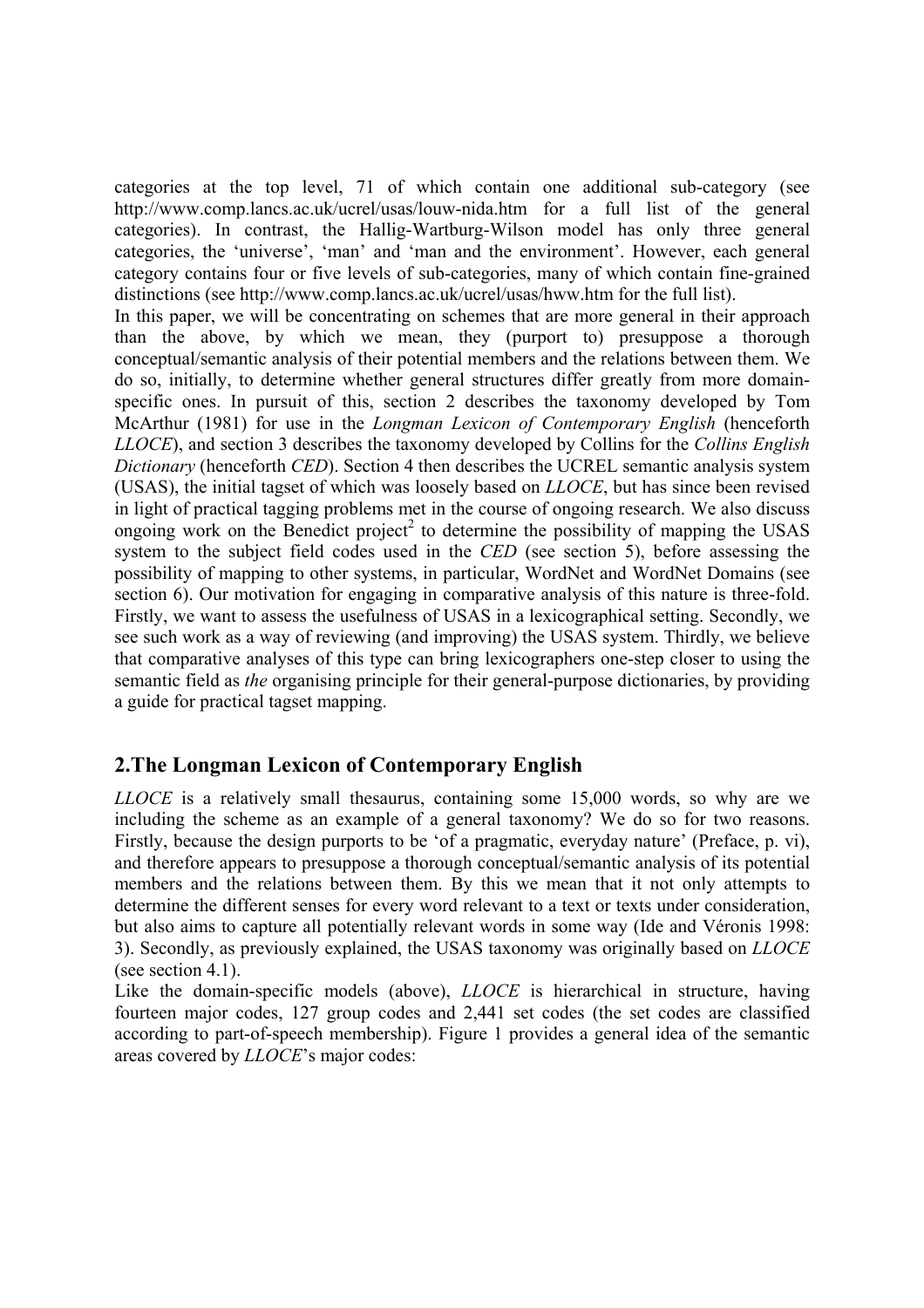- 
- 
- 
- 
- E: Food, Drink, & Farming L: Space & Time
- 
- F: Feelings, Emotions, etc M: Movement, Locations, Travel & Transport G: Thought & Communication, Language & Grammar M: General & Abstract Terms G: Thought & Communication, Language & Grammar
- A: Life and Living Things<br>
B: The Body: Its Functions & Welfare **Himmus Communisty Constances, Materials, Objects & Equipment**<br>
I: Arts & Crafts. Science & Technology. Industr
- B: The Body; Its Functions & Welfare I: Arts & Crafts, Science & Technology, Industry & Education<br>C: People & the Family I: Numbers, Measurement, Money, & Commerce
	- Numbers, Measurement, Money, & Commerce
- D: Buildings, Houses, etc **K: Entertainment, Sports, & Games** 
	-
	-
	-

#### Figure 1: Top-level domains of the *LLOCE* model

If we compare *LLOCE* to the Louw-Nida and Hallig-Wartburg-Wilson models mentioned above, we find a similar pattern to that found when comparing the domain-specific models to each other. There are some obvious structural differences, but there are also obvious similarities in terms of content: All three models account for the same types of semantic area (i.e. *man's* existence in the *universe*, and all that that entails; *food*, *work*, *rest*, *reproduction*, [verbal/artistic/intellectual] expression, etc.). Even *LLOCE*'s 'entertainment, sports and games' domain has observable overlaps with Hallig-Wartburg-Wilson's 'Physical Activity' sub-category and Louw-Nida's 'Contests and play' and 'Festivals'.

One approach we considered taking in this paper was to assume that some domains must therefore be universal, and concentrate our energies on finding and investigating them alone. But we have come to believe that we can gain much by also exploring differences between taxonomies. We might, for example, concentrate on what semantic areas particular taxonomies omit or background. By way of illustration, several of Louw-Nida's categories – including 'Contests and play', 'Festivals', 'Agriculture' and 'Animal husbandry/fishing' are not sub-classified, suggesting that they were used very little and/or that the data was such that Louw and Nida (1989) did not have reason to fine-grain them further. It's also worth noting that the domain-specific models do not provide a classification for 'Art' and its related concepts (unless the Louw-Nida model classifies this type of domain under 'Artefacts'). Such findings lead us to conclude that, whilst the Louw-Nida model adequately accounts for the concepts that arise in the Greek New Testament, it may not capture the complete world-view (or mindset) of the specific people groups/cultures that it claims to represent. A possible solution to this is to leave the ontology 'open', by which we mean allow for new categories to be added and existing categories to be made more fine-grained as and when the need arises (see section 4.1). However, mention of cultural mindsets highlights another important issue, which we will touch upon at various points in this paper: the extent to which a semantic network can ever universally applied. In the following sections, we describe the Collins taxonomy (section 3) and our own USAS system (section 4).

#### **3 The Collins taxonomy**

Collins prefer the term 'subject field' to 'semantic field' when assigning sense domains in the tagged version of the *Collins English Dictionary* (*CED*). Nevertheless, the principle remains the same (i.e. bringing together words that share the same semantic space). Collins adopt seven major subject field codes: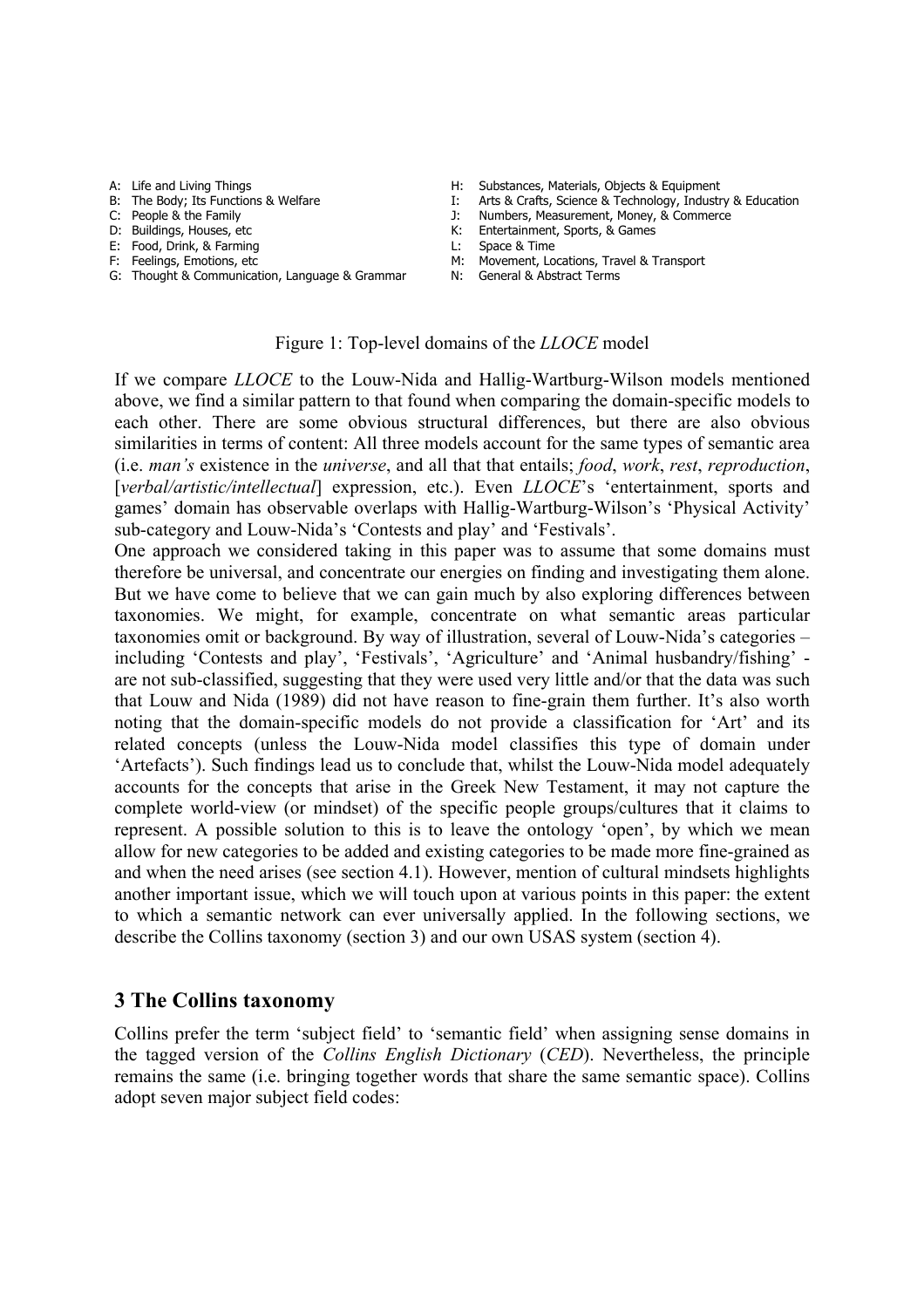| ARTS                             | I SCIENCE & TECHNOLOGY        |
|----------------------------------|-------------------------------|
| l Business & Economics           | VI I SOCIAL SCIENCE & HISTORY |
| I RECREATION & SPORT             | I GENERAL                     |
| <b>RELIGION &amp; PHILOSOPHY</b> |                               |

Figure 2: Top-level domains of the *CED* model

These major fields are not explicitly coded in any way. Instead, the dictionary entries in the tagged version are coded according to related sub-fields. Although these underlying 'genus' and 'subject' fields enable Collins to extract sets of vocabulary relating to specific subject areas (the printed *CED* does not contain coding at this level), it's worth noting that (i) the 'General' domain is not sub-divided (and therefore left un-coded), (ii) codes relating to the remaining semantic groups are not applied to all words systematically (rather, words are given codes only when Collins deem them to be necessary for disambiguation purposes), and (iii) many of the words tend to be technical in nature. This means that the Collins' system captures information that is largely domain-specific, even though the taxonomy itself is conceptually based.

As part of the Benedict project, we have been exploring the extent to which the semantic coverage/sense disambiguation of the *CED* might be improved by mapping the USAS taxonomy to the latter's subject field codes (cf. Véronis and Ide 1990).<sup>3</sup> A report of that work follows our description of the USAS system.

## **4 The UCREL Semantic Analysis System**

The USAS system is a software package for *automatic* dictionary-based content analysis, and consists of:

- 1. CLAWS (Garside and Smith 1997), a part-of-speech tagger which assigns a part-ofspeech tag to every lexical item or syntactic idiom in the text,
- 2. SEMTAG (Wilson and Rayson, 1993 and 1996), which assigns a semantic tag (or tags separated by slash tags, when more than one sense is appropriate) to each lexical item or  $m$ ulti-word unit,<sup>4</sup> and
- 3. AUXRULE, a sub-module of SEMTAG that disambiguates the auxiliary and main verb senses of *be*, *do* and *have* with a high degree of accuracy on the basis of their close collocation, or lack of collocation, with specific participial forms (Thomas and Wilson 1996: 97).

The tagset of the SEMTAG element includes 21 major discourse fields, which, expand, in turn, into 232 category labels with up to three sub-divisions. Each tag is represented by a decimal notation; the major discourse field is shown by a capital letter (see Figure 3 below), the subdivisions by numerals (e.g.  $L2$  [= 'living creatures generally']), and further subdivisions by further numerals separated off by points (e.g.  $S1.2.3$  [= 'egoism']).<sup>5</sup>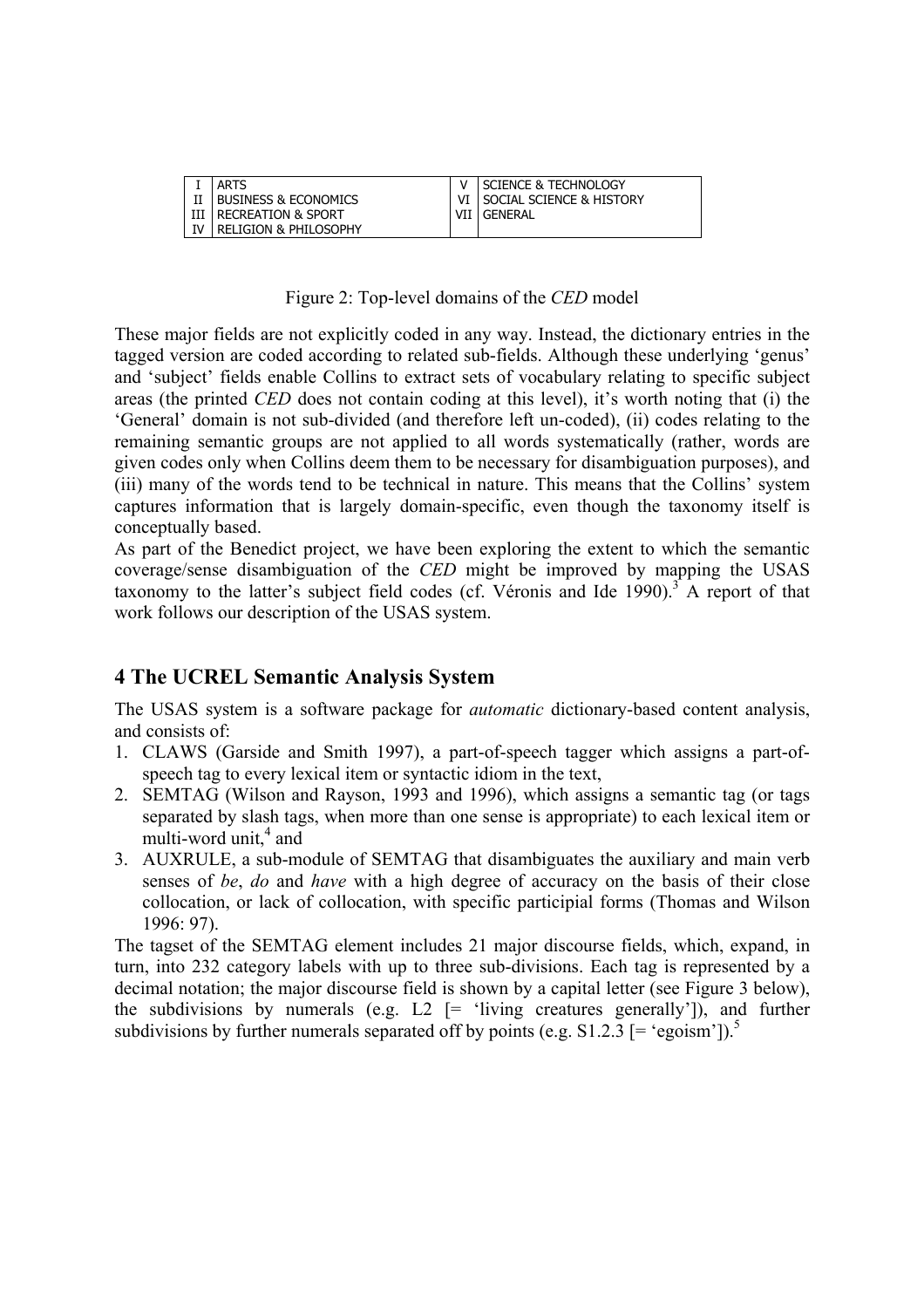|                             | R                      |                            | F                          |  |  |  |
|-----------------------------|------------------------|----------------------------|----------------------------|--|--|--|
| General and abstract        | The body and the       | Arts and crafts            | Emotional actions, states  |  |  |  |
| terms                       | individual             |                            | and processes              |  |  |  |
|                             | G                      | н                          |                            |  |  |  |
| Food and farming            | Government and the     | Architecture, buildings,   | Money and commerce         |  |  |  |
|                             | public domain          | houses and the home        |                            |  |  |  |
| ĸ                           |                        | м                          | N                          |  |  |  |
| Entertainment, sports and   | Life and living things | Movement, location, travel | Numbers and                |  |  |  |
| games                       |                        | and transport              | measurement                |  |  |  |
|                             | P                      |                            | ς                          |  |  |  |
| Substances, materials,      | Education              | Linguistic actions, states | Social actions, states and |  |  |  |
| objects and equipment       |                        | and processes              | processes                  |  |  |  |
|                             | w                      |                            |                            |  |  |  |
| Time                        | The world and our      | Psychological actions,     | Science and technology     |  |  |  |
|                             | environment            | states and processes       |                            |  |  |  |
|                             |                        |                            |                            |  |  |  |
| Names and grammatical words |                        |                            |                            |  |  |  |

Figure 3 USAS tagset top-level domains

The 232 category labels each represent a particular semantic field or 'space'. In simple terms, they group together senses that are related by virtue of their being connected at some level of generality with the same mental concept (whether this is via a process of synonymy, antonymy, hypernymy and/or hyponymy). The tags themselves are assigned on the basis of dictionary look-up between the text and two lexical resources developed for use with the program: a lexicon of single word forms and an 'idiom list' of multi-word units, which presently contain 61,400+ items.<sup>6</sup> However, some fixed patterns with many possible instantiations (e.g. 'Xkm', where 'X' is a number) are tagged by automatic rules ('Xkm' is automatically assigned to the linear measurement category). Tests have shown that SEMTAG has a 92% accuracy rate (Piao et al 2004). Disambiguation of the correct sense is helped not only by the part-of-speech categories that CLAWS assigns, and the AUXRULE module (see above), but also by the intuitive frequency-ordering of the possible semantic categories for each word/multi-word unit in the lexical resources (see Garside and Rayson 1997).

### **4.1 Criteria underlying the UCREL Semantic Analysis System**

Although there is no such thing as an ideal semantic annotation scheme, Wilson and Thomas (1997: 55-6) suggest that a workable taxonomy should:

- 1. Make sense in linguistic or psycholinguistic terms.
- 2. Account exhaustively for the vocabulary in the corpus.
- 3. Be sufficiently flexible to allow for necessary emendations.
- 4. Operate at an appropriate level of granularity (or delicacy of detail).

As will become clear, these features have greatly influenced the design and development of USAS.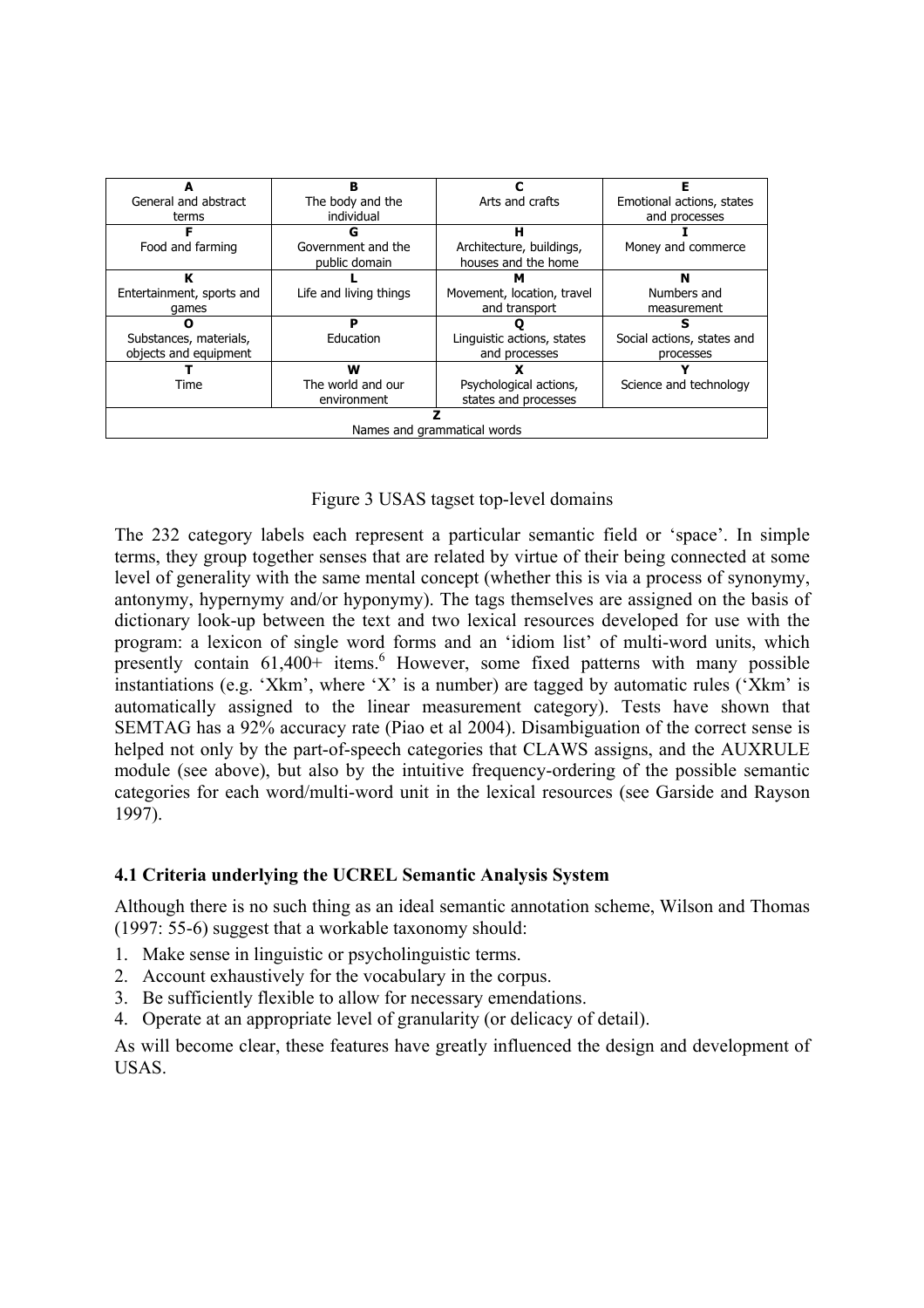The original USAS ontology was largely based on *LLOCE*, as it appeared to offer the most appropriate thesaurus-type classification of word senses for dictionary-based content analysis. Consequently, both systems have the following top-level categories in common:

| USAS                                         | <i>LLOCE</i>                                 |  |  |
|----------------------------------------------|----------------------------------------------|--|--|
| General and abstract terms                   | General and abstract terms                   |  |  |
| The body and the individual                  | The body, its functions and welfare          |  |  |
| Emotional actions, states and processes      | Feelings, emotions, etc.                     |  |  |
| Food and farming                             | Food, drink and farming                      |  |  |
| Architecture, buildings, houses and the home | Buildings, houses, etc.                      |  |  |
| Entertainment, sports and games              | Entertainment, sports and games              |  |  |
| Life and living things                       | Life and living things                       |  |  |
| Movement, location, travel and transport     | Movements, locations, travel and transport   |  |  |
| Substances, materials, objects and equipment | Substances, materials, objects and equipment |  |  |

#### Figure 4: Top-level categories utilised in both USAS and *LLOCE*

In addition, individual top-level categories within *LLOCE* have been transformed into separate top-level categories in USAS. These include:

| <b>USAS</b>                                 | <i>LLOCE</i>                                                       |  |
|---------------------------------------------|--------------------------------------------------------------------|--|
| Arts and crafts                             | Arts and crafts, science and technology, industry and<br>education |  |
| Science and technology                      |                                                                    |  |
| Education                                   |                                                                    |  |
| Numbers and measurement                     | Numbers, measurement, money and commerce                           |  |
| Money and commerce                          |                                                                    |  |
| Government and the public domain            | People and the family                                              |  |
| Social actions, states and processes        |                                                                    |  |
| Linguistic actions, states and processes    | Thought, communication, language and grammar                       |  |
| Psychological actions, states and processes |                                                                    |  |
| Time                                        | Space and time                                                     |  |
| The world and our environment               |                                                                    |  |

#### Figure 5: Top-level *LLOCE* categories and their USAS counterparts

As USAS automatically tags every word in a text, we have also added a category – 'Names and grammatical words' – that captures words that are traditionally considered to be 'empty' of content (i.e. closed class words) and proper nouns. The revisions reflect our responses to problems met in light of tagging English texts from a variety of domains across different historical periods (Piao et al 2004), and for a variety of purposes (e.g. market research, content analysis, information extraction, keyword extraction, etc.).

The above semantic field categories are meant to provide a conception of the world that is as general as possible (cf. ontologies that are 'content' driven, i.e. words are classified according to the operationalisation of a theory or research hypothesis rather than on general semantic grounds). A consequence of designing a general (as opposed to domain-specific) system is that some of the fine-grained distinctions made by other taxonomies can be lost. By way of illustration, the USAS system does not have a separate 'birds' category, choosing to classify all living creatures together, under a 'living creatures generally' category, which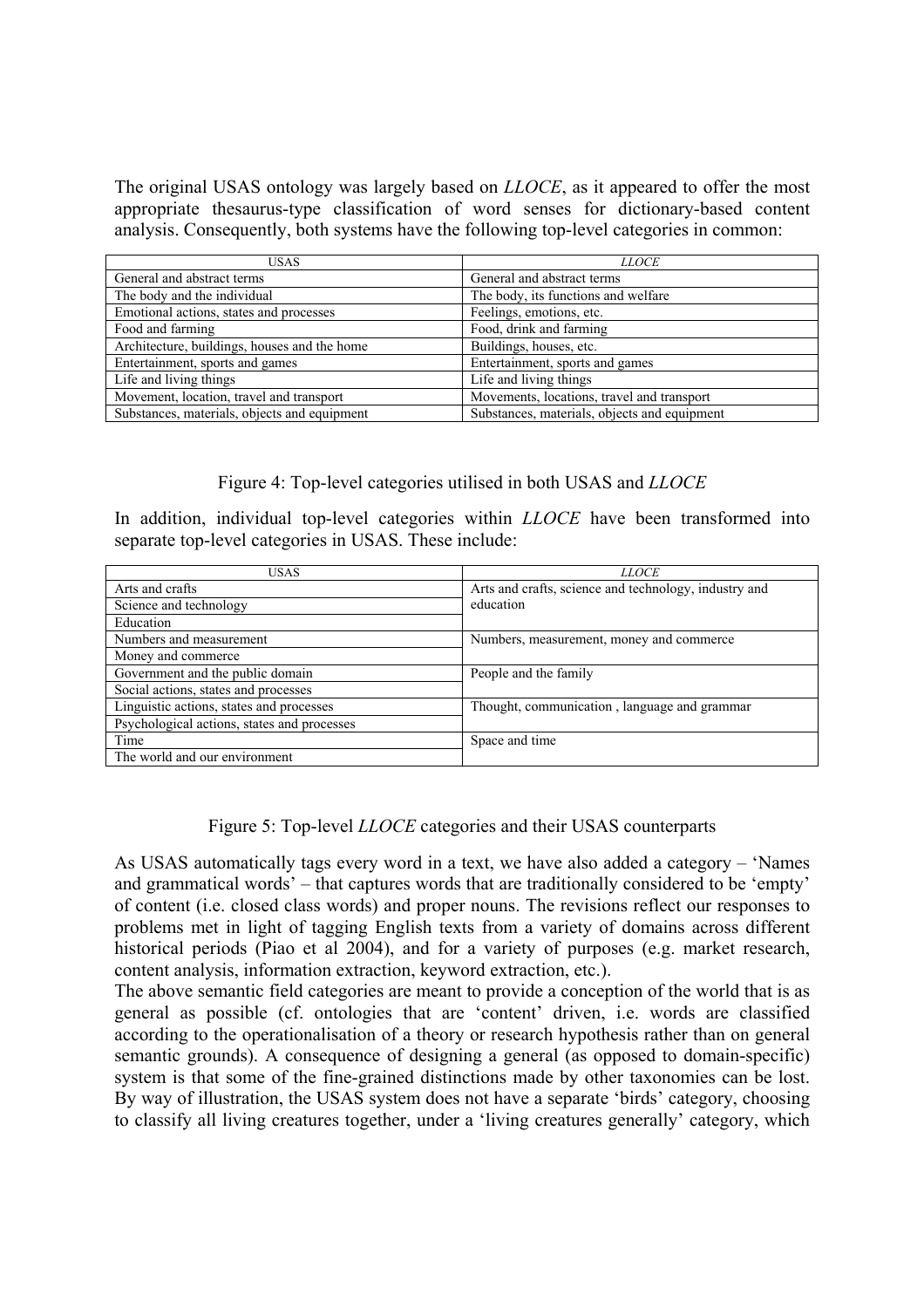is a sub-category of 'L: Life and living things' (see Figure 3).<sup>7</sup> This particular 'granularity' issue is not overly problematic, as the hierarchical design of the USAS system ensures that it can be further fine-grained as and when the need arises. By way of illustration, we might sub-divide the 'living creatures generally' category so that it includes separate categories for 'creatures of the land', 'creatures of the sea' and 'creatures of the air'. These sub-categories, in turn, could be further divided, so that a distinction can be made between 'wild birds' and 'domestic birds' and 'fish' and 'crustacean'). That said, one has to remember to balance the desire for highly fine-grained distinctions with the desire to be culturally relevant (birds considered to be wild by one culture may be thought of as pets by another culture).

#### **4.2 The MAPPING component of the UCREL Semantic Analysis System**

The preference of many social scientists to carry out content analysis has led to the inclusion of a module (MAPPING) that, by enabling word  $+$  sense combinations to be mapped automatically into research-specific content categories, provides a second means of overcoming the 'granularity' issue (see Wilson and Thomas 1997: 55). The following section highlights work undertaken by members of UCREL and Collins for the Benedict project, using this MAPPING module.

## **5. Mapping between the USAS tagset and the CED tagset**

The USAS MAPPING module maps the top-level categories of the USAS system to the toplevel categories of the *CED* model as shown in Figure 6 (below). There are several things to notice here, not least the differences in concept names and taxonomic structure. Differences in the latter are potentially more problematic than differences in concept names (e.g. 'Money and Commerce' versus 'Business and Economics'). Indeed, the fact that the *CED* system contains fewer top-level categories means that many of their categories map to more than one of the USAS top-level categories. Particular USAS top-level categories (e.g. the 'body and the individual') also map to one or more of the CED top-level categories (e.g. 'arts' and 'science and technology'). In addition, five of the USAS top-level categories cannot be directly mapped to any of *CED*'s top-level categories (see 'unmatched categories'). These factors highlight an important point, namely, that semantic categorization is always a matter of the designer[s]' personal judgement, to some degree, not least because a sense of a particular word can be (and often is) classified into two or more semantic categories.<sup>8</sup> This suggests, in turn, that one-to-one mapping of the top-level hierarchies of any system is potentially unlikely.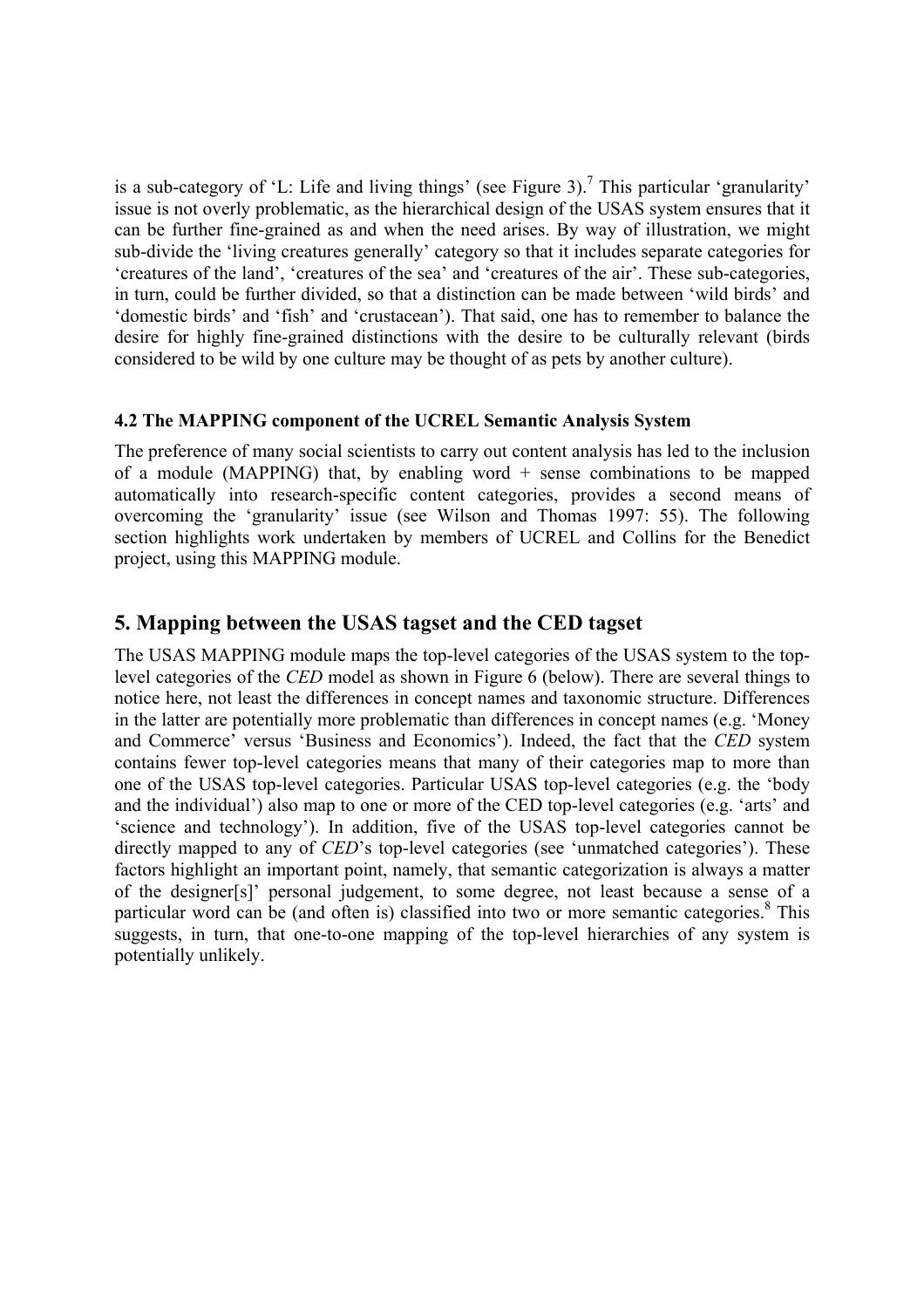| TOP-LEVEL CATEGORIES (USAS)                  |                                             | TOP-LEVEL CATEGORIES (CED) |                                              |  |
|----------------------------------------------|---------------------------------------------|----------------------------|----------------------------------------------|--|
| B                                            | THE BODY AND THE INDIVIDUAL                 |                            |                                              |  |
| C                                            | ARTS AND CRAFTS                             | I                          | <b>ARTS</b>                                  |  |
| F                                            | FOOD AND FARMING                            |                            |                                              |  |
| Q                                            | LINGUISTIC ACTIONS, STATES AND PROCESSES    |                            |                                              |  |
| К                                            | ENTERTAINMENT, SPORTS AND GAMES             |                            |                                              |  |
| I                                            | MONEY AND COMMERCE                          | П                          | <b>BUSINESS &amp; ECONOMICS</b>              |  |
| K                                            | ENTERTAINMENT, SPORTS AND GAMES             | Ш                          | <b>RECREATION &amp; SPORT</b>                |  |
| S                                            | SOCIAL ACTIONS, STATES AND PROCESSES        | IV                         | <b>RELIGION &amp; PHILOSOPHY</b>             |  |
| B                                            | THE BODY AND THE INDIVIDUAL                 |                            |                                              |  |
| н                                            | ARCHITECTURE, BUILDINGS, HOUSES & THE HOME  |                            |                                              |  |
|                                              | LIFE AND LIVING THINGS                      |                            |                                              |  |
| M                                            | MOVEMENT, LOCATION, TRAVEL AND TRANSPORT    |                            |                                              |  |
| N                                            | NUMBERS AND MEASUREMENT                     |                            |                                              |  |
| Y                                            | <b>SCIENCE &amp; TECHNOLOGY</b>             | v                          | SCIENCE & TECHNOLOGY                         |  |
| W                                            | THE WORLD AND OUR ENVIRONMENT               |                            |                                              |  |
| X                                            | PSYCHOLOGICAL ACTIONS, STATES AND PROCESSES |                            |                                              |  |
| G                                            | GOVERNMENT AND THE PUBLIC DOMAIN            |                            |                                              |  |
| P                                            | <b>EDUCATION</b>                            | VI                         | SOCIAL SCIENCE & HISTORY                     |  |
| S                                            | SOCIAL ACTIONS, STATES & PROCESSES          |                            |                                              |  |
| <b>UNMATCHED USAS CATEGORIES</b>             |                                             |                            | <b>CATEGORIES UNNACCOUNTED FOR</b>           |  |
| A GENERAL & ABSTRACT TERMS                   |                                             |                            | VII GENERAL (CED) - left un-coded by Collins |  |
| E EMOTIONAL ACTIONS, STATES AND PROCESSES    |                                             |                            |                                              |  |
| O SUBSTANCES, MATERIALS, OBJECTS & EQUIPMENT |                                             |                            |                                              |  |
| T TIME                                       |                                             |                            |                                              |  |
| Z NAMES & GRAMMATICAL WORDS                  |                                             |                            |                                              |  |

## Figure 6: Mapping the top-level domains of the USAS tagset to the top-level domains of the *CED* model

Although the absence of one-to-one mapping complicates the mapping procedure, mapping between USAS and the *CED* subject field codes is still possible, as mismatches at the toplevel can be sorted out by mapping USAS sub-levels to particular content tags. By way of illustration, the 'geographical names' sub-category of the top-level USAS category, 'names and grammatical words' will map to 'Physical Geography', a sub-division of the *CED*'s 'science and technology' category. The full USAS tagset also provides a means of capturing the different semantic areas that are presently grouped together under *CED*'s 'General' field, but left un-coded. Moreover, as the USAS software automatically links words appearing in running text to their semantic categories, those semantic areas can be isolated so that (where necessary) new content tags can be created (see section 6).

# **6. Semantic fields as an organising principle: the way forward?**

Lexicographers are increasingly using semantic fields as a complimentary disambiguation procedure, with promising results. For example, as part of the Benedict project, Collins are involved in the development of a bilingual dictionary, and as part of this project, UCREL and Collins have been exploring the possibility of using additional dictionary entry elements for semantic tagging purposes. In particular, we've been assessing the feasibility of semantically tagging synonyms, definitions and collocations as a means of disambiguating sense domains (and, thus, different senses of a particular word or multi-word-unit). Although in its early stages, this work points to the possibility of using semantic fields as the organising principle for general-purpose dictionaries (see Löfberg et al 2004, this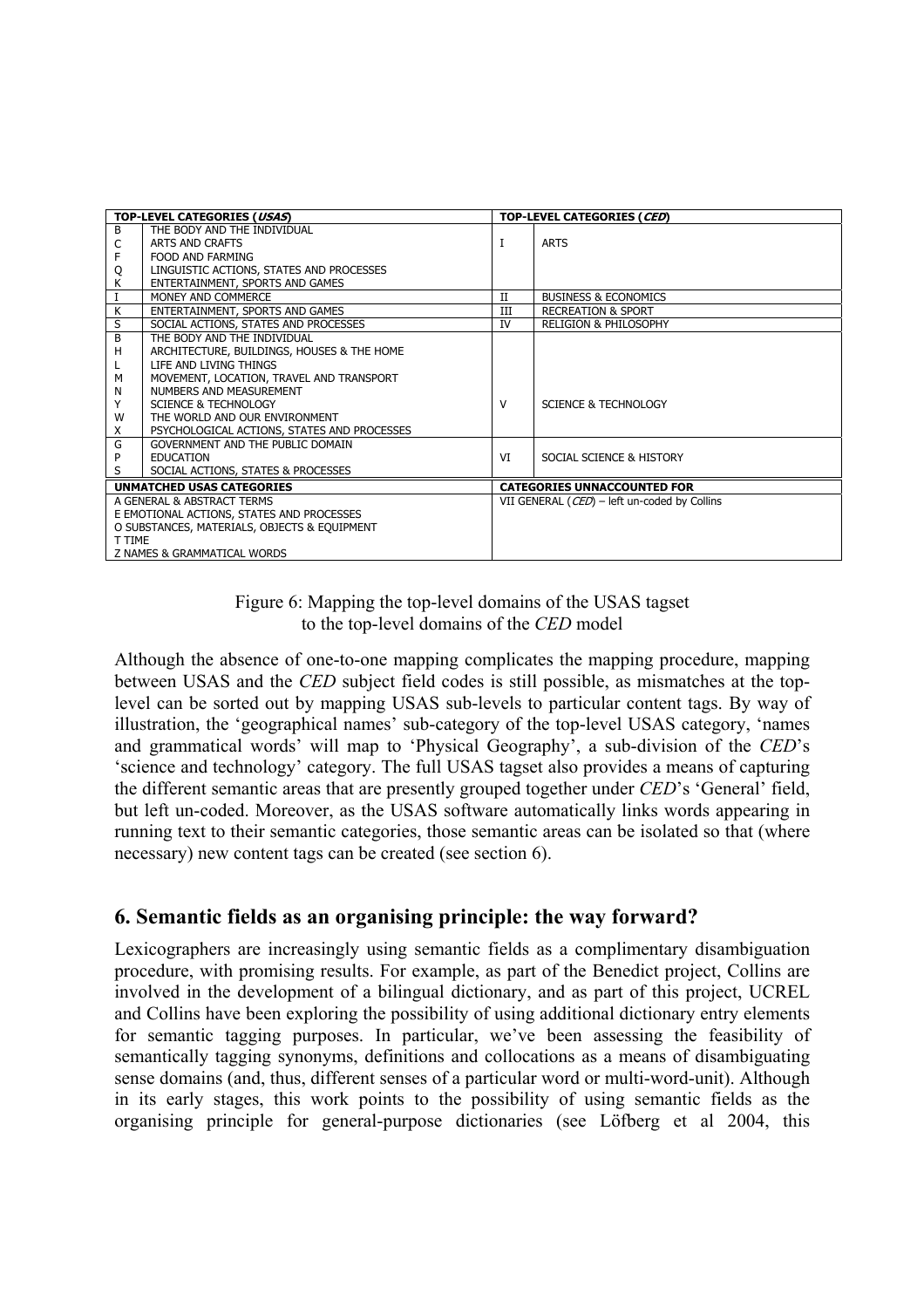conference, for more details). However, we believe that semantic fields will only provide an adequate organising principle if general semantic areas as well as the more technical domains are identified/differentiated within dictionaries. USAS offers an automated means of achieving this.

Our collaboration with Collins has also led to members of UCREL investigating the possibility of mapping the USAS tagset to WordNet (Felbaum 1998). We should point out that the USAS system already uses WordNet Synonyms (sets) to help disambiguate the sense of (and thus assign tags to) words not pre-classified in the USAS lexicon. However, we wanted to assess what else we might gain by mapping the two systems. Like the USAS system, WordNet offers users a reasonably comprehensive machine-useable lexical database. However, whereas the USAS system has a hierarchical, multi-tier structure, which can be further fine-grained as and when necessary (or mapped onto other content labels, as in the case of the *CED* tagset), the WordNet system is a set of separate networks for different parts of speech, each of which 'consists in large part of a tree structure whose root node corresponds to the general concept, and in which paths leading down from the root traverse nodes represent increasingly specific concepts' (Fellbaum 1998: 56). WordNet also lacks domain terminology. As this means that the two systems share only superficial similarities, we are looking into the possibility of mapping USAS categories to specific synonym sets within WordNet. This work, in particular, should enable us to assess how well the USAS software can be used to distinguish between WordNet synonym sets in running texts, and thus fits well with Senseval, a Word Sense Disambiguation evaluation workshop (see http://www.senseval.org).

Work being undertaken to make WordNet domain specific offers interesting possibilities of our mapping the USAS tagset to WordNet in its entirety in the near future. WordNet Domains is particularly promising. Considered to be an extension of WordNet by one of its creators, WordNet Domains augments WordNet 1.6 with 200+ domain labels, including MEDICINE, ARCHITECTURE and SPORT (Magnini et al 2002). Moreover, these domain labels are organised hierarchically, like our own system. This means that mapping to WordNet becomes much easier, as we can initially map to WordNet Domains and, from there, to WordNet.

## **7. Acknowledgements**

This paper would not have been possible without the help of members of the Benedict team at Collins Dictionaries. We are especially grateful to them for allowing us access to their taxonomy, and for the insightful comments they have provided at various stages of this paper's production. Needless to say, remaining errors and infelicities are ours.

# **8. Endnotes**

<sup>1</sup> The Louw-Nida model (1989) has been used to produce the Semantic Domain Lexicon of Greek New Testament (1989) and Heidebrecht's (1993) Lexicon of Metal Terminology in Hebrew Scriptures. The Hallig-Wartburg (1952) scheme provided the taxonomic foundation for the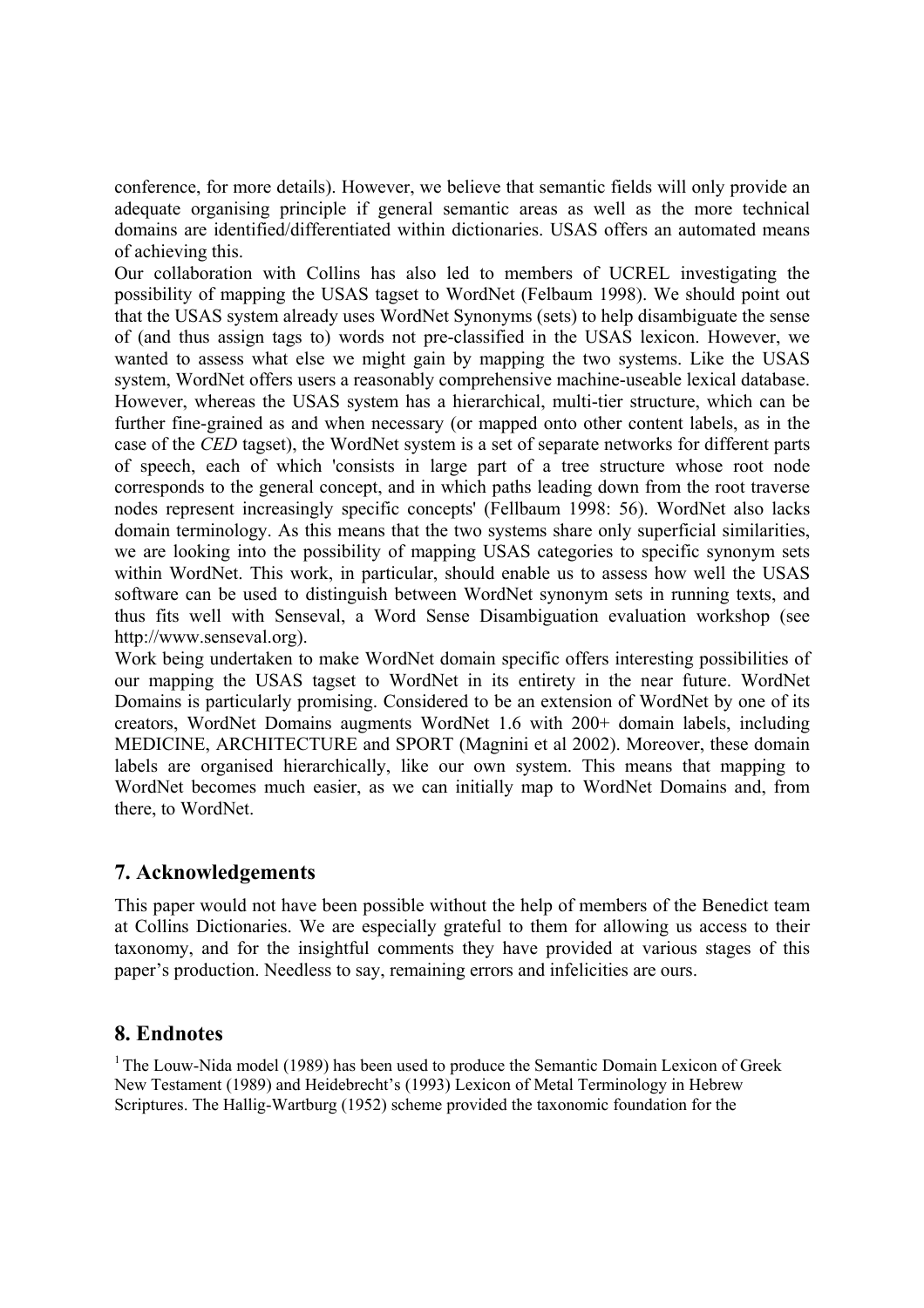Conceptual Dictionary of Mycenaean Greek (Kazanskiene and Kazanskij 1986). As our addition of 'Wilson' to the Hallig-Wartburg scheme implies, the scheme has since been revised by Andrew Wilson, as a means of handling the social and religious make-up of the world of the gospels (Wilson 1996). It has also been revised by Klauss Schmidt, as a means of capturing the social make-up of the world of mediaeval German epic (Schmidt 1988, 1993, 1994).

<sup>2</sup> The Benedict project seeks to cater for the demands of the multilingual corporate world, by tailoring the dictionary information supply according to user specifications, and incorporating multi-layered entry structure with new information categories and links to corpus data and syntactically- and semantically-based corpus search tools in the dictionary data base. Benedict project partners are Kielikone Oy, HarperCollins Publishers Ltd, Lancaster University, Gummerus Kustannus Oy, University of Tampere, and Nokia (funded by the European Community under the 'Information Society Technologies' Programme reference number: IST-2001-34237).

<sup>3</sup> Véronis and Ide (1990a) undertook experiments on 23 ambiguous words in six contexts (138 pairs of words), to determine how accurately the sense distinctions in the *CED* correctly disambiguated the words in each context. They found that the sense distinctions proved sufficiently fine-grained 71.7% of the time, but that correct sense disambiguation rose to 90% when the senses provided by the *CED* 

were mapped to the *OALD* (see also Ide and Véronis 1990b).<br><sup>4</sup> When a word is not in the CLAWS lexicon, CLAWS uses probabilistic Markov models of likely part-of-speech sequences and suffix heuristics. When a word is not in the SEMTAG lexicon, SEMTAG assigns an unmatched semantic tag (i.e. Z99).

<sup>5</sup> A full list of the categories is available online at http//www.comp.lancs.ac.uk/ucrel/usas/usastree.htm.

<sup>6</sup> Although we use the term "idiom list", the latter is comprised of not only "genuine idioms", but also phrasal verbs, multi-word proper nouns, and other multi-word units which are felt to constitute phraseological units for the purpose of semantic analysis (see Thomas and Wilson 1996: 96).

7 This loss of granularity is not true of the *LLOCE* model, of course, which highlights an important fact about mapping between different systems, namely, there will never be a one-to-one mapping of the different categories (see section 5).

<sup>8</sup> Content analysis categorisations avoid this issue due to the focus on one theory or research hypothesis.

#### **9. References**

Collins English Dictionary. 2001. Fifth Edition. Glasgow: Harper-Collins Publishers.

- Cowie , J., Guthrie, J., and Guthrie, L. 1992. Lexical disambiguation using simulated annealing. Proceedings of the 14<sup>th</sup> International Conference on Computational Linguistics, COLING'92, 23-28 August, Nantes: France, vol. 1, pp. 359-365.
- Fellbaum, C. 1998. 'A Semantic Network of English Verbs' in C. Fellbaum (ed.), WordNet: An Electronic Lexical Database. Cambridge, Mass.: MIT Press. pp. 69-104.
- Garside, R. and Rayson, P. 1997. 'Higher-Level Annotation Tools' in R. Garside, G. Leech and A. McEnery (eds.), Corpus Annotation. Longman: London, pp. 179-193.
- Garside, R. and Smith, N. 1997. 'A Hybrid Grammatical Tagger: CLAWS4' in R. Garside, G. Leech and A. McEnery (eds.), Corpus Annotation. Longman: London, pp. 102-121.
- Guthrie, J., Guthrie, L., Wilks, Y., and Aidinejad, H. 1991. Subject-dependent co-occurrence and word sense disambiguation. Proceedings of the 29<sup>th</sup> Annual Meeting of the Association for Computational Linguistics. 18-21 June. Berkeley: California, pp. 146-152.